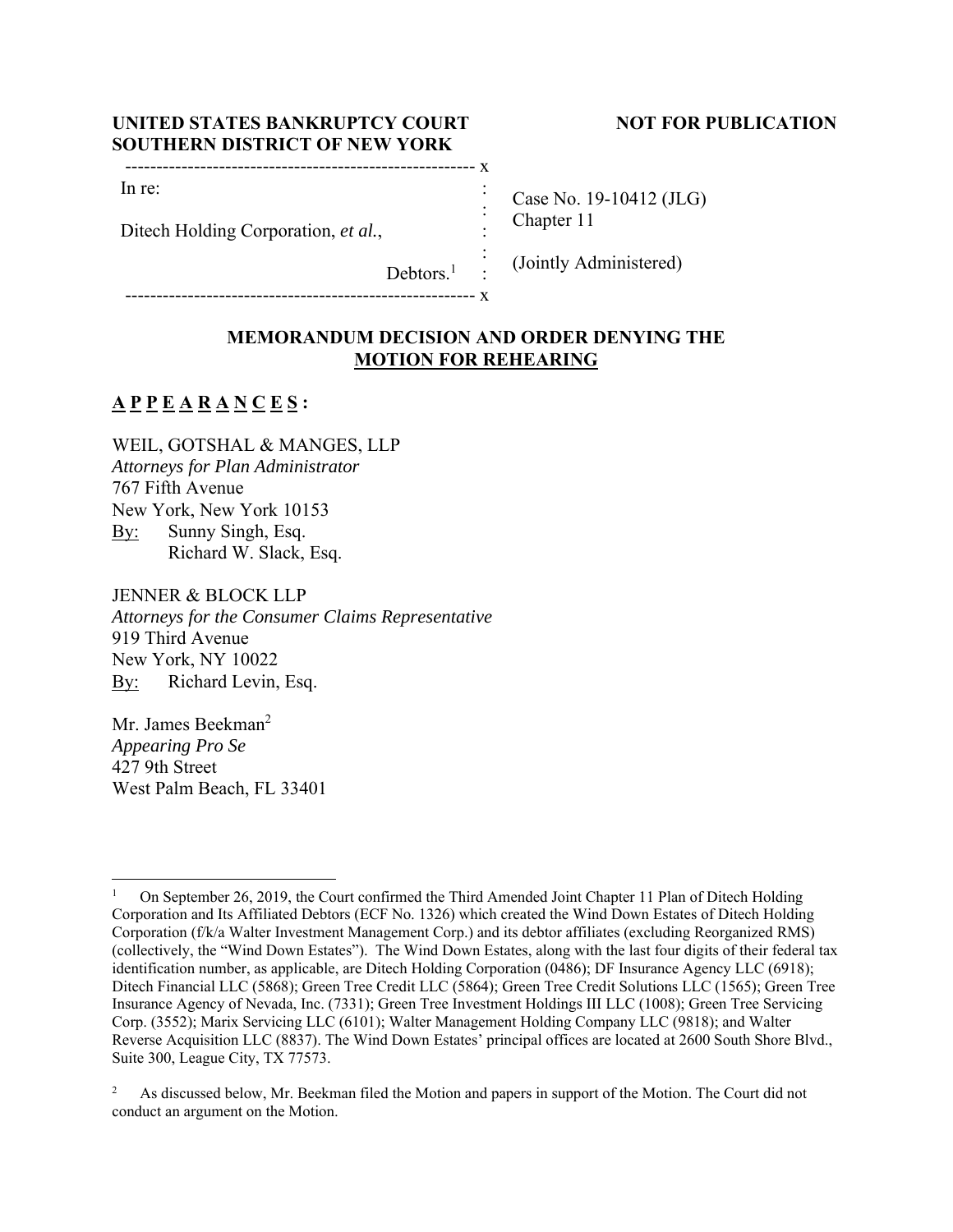## **HON. JAMES L. GARRITY, JR. U.S. BANKRUPTCY JUDGE**

## **Introduction**<sup>3</sup>

 James Beekman (the "Claimant") filed Proof of Claim No. 24609 (the "Claim") against Ditech Financial LLC ("Ditech") in these chapter 11 cases. The Claim seeks \$9 million in damages and asserts priority status under the sections  $507(a)(7)$  and  $(a)(10)$  of the Bankruptcy Code. On February 9, 2021, the Court sustained the Claim Objection jointly filed by the Plan Administrator and Consumer Claims Representative (collectively, the "Estate Representatives") and disallowed and expunged the Claim (the "Decision").<sup>4</sup> The matter before the Court is the pro se Claimant's Motion for Rehearing (the "Motion").<sup>5</sup> In the Motion, the Claimant asks the Court to strike the Decision "for numerous errors," and grant him a rehearing on the Claim Objection. The Estate Representatives oppose the Motion.<sup>6</sup> Claimant filed a reply in support of the Motion.<sup>7</sup>

Section 502(j) of the Bankruptcy Code governs the Courts "reconsideration" of disallowed claims, like the Claim. In assessing the merits of a request for relief under that section, the Court applies the same analysis as it would under Rules 9023 or 9024 of the Federal Rules of Bankruptcy Procedure (the "Bankruptcy Rules"). Those rules incorporate, respectively, Rules 59 and 60 of the Federal Rules of Civil Procedure (the "Federal Rules"). As explained

<sup>3</sup> Capitalized terms used but not otherwise defined herein shall have the meanings ascribed to them in the Decision.

<sup>4</sup> *See* Memorandum Decision and Order Sustaining the Ninth Omnibus Objection (No Basis Consumer Creditor Claims) With Respect to Claim of James Beekman [ECF No. 3218]. References to page numbers are to the page numbers of the Decision and not to the PDF. References to "ECF No. \_\_\_" are to documents filed in the electronic docket in these jointly administered cases under Case No. 19-10412.

<sup>5</sup> Motion for Rehearing [ECF No. 3261].

<sup>6</sup> *See* Joint Opposition of Plan Administrator and Consumer Representative to Motion for Rehearing [ECF No. 3341].

<sup>7</sup> *See* Reply in Support of Motion for Rehearing [ECF No. 3377].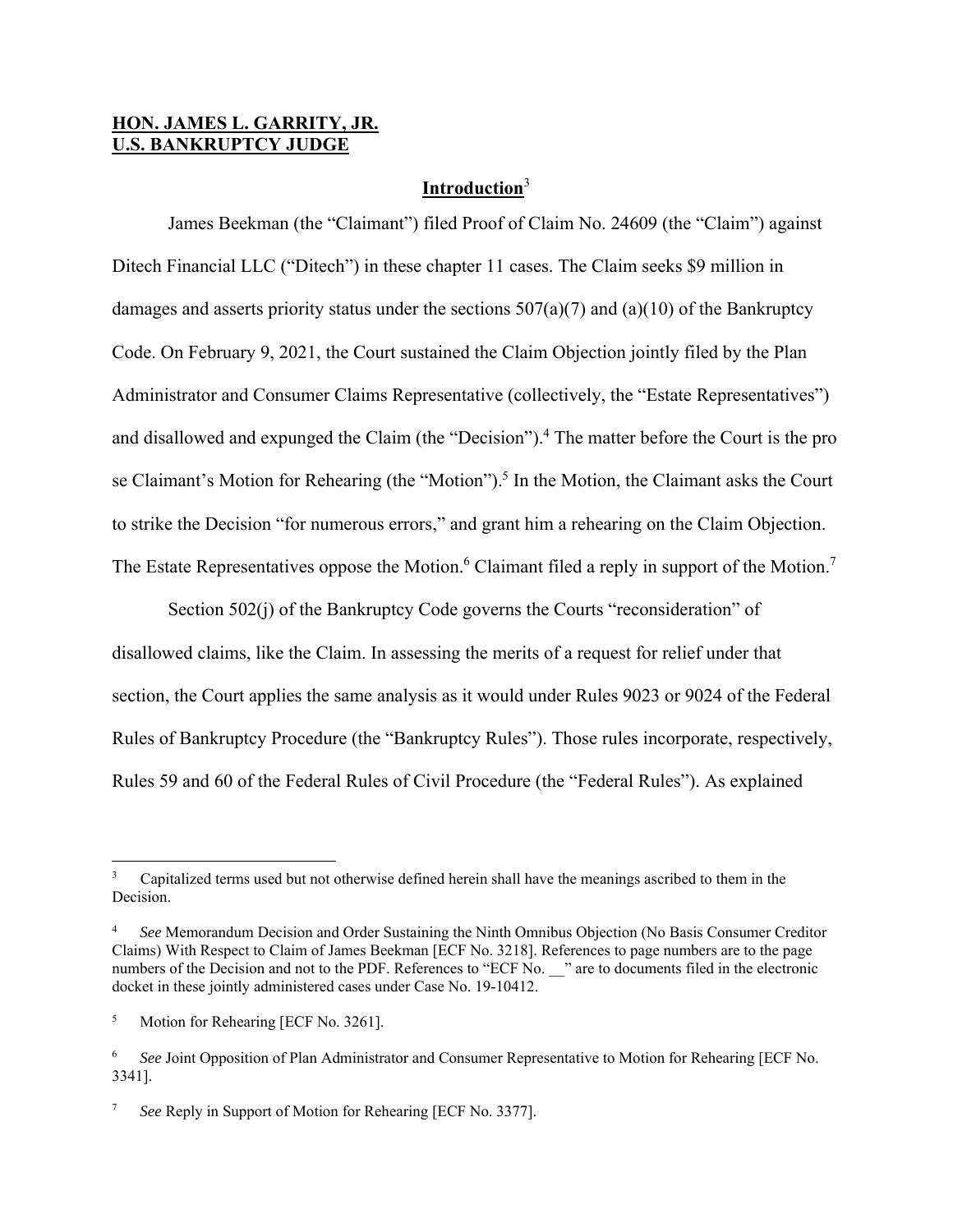below, construing the Motion in the light most favorable to the pro se Claimant to state the strongest argument that it suggests, the Court finds that the Claimant has failed to state grounds for relief under either Federal Rule 59 or 60. Accordingly, the Court denies the Motion.<sup>8</sup>

#### **Background**

 On February 11, 2019, Ditech Holding Corporation (f/k/a Walter Investment Management Corp.) and certain of its affiliates ("Debtors") filed petitions for relief under chapter 11 of the Bankruptcy Code in this Court. The Debtors remained in possession of their business and assets as debtors and debtors in possession pursuant to sections 1107(a) and 1108 of the Bankruptcy Code. On September 26, 2019, the Debtors confirmed their Third Amended Plan,<sup>9</sup> and on September 30, 2019, that plan became effective.<sup>10</sup>

 On November 8, 2019, Claimant filed the Claim seeking \$9 million in damages occasioned by Ditech's alleged fraud, fraudulent misrepresentation, and intentional infliction of emotional distress, in connection with its efforts to foreclose on the Claimant's property and its alleged reneging on a HAMP mortgage loan modification. The Claimant characterizes the claim as administrative in the amount of \$3 million and priority in the amount of \$6 million. As to the latter, he maintains that an amount of \$3 million is entitled to priority under section 507(a)(7) of

<sup>8</sup> Bankruptcy Rule 3008 governs the Reconsideration of Claims. *See* Fed. R. Bankr. P. 3008. Local Bankruptcy Rule 3008–1 states that "[n]o oral argument shall be heard on a motion to reconsider an order of allowance or disallowance of a claim unless the Court grants the motion and specifically orders that the matter be reconsidered upon oral argument. If a motion to reconsider is granted, notice and a hearing shall be afforded to parties in interest before the previous action taken with respect to the claim may be vacated or modified." Bankr. S.D.N.Y. R. 3008–1. The Court decides the Motion based on the papers before it and concludes that oral argument is not appropriate.

<sup>9</sup> *See* Third Amended Joint Chapter 11 Plan of Ditech Holding Corporation and its Affiliated Debtors [ECF No. 1326] (the "Third Amended Plan"); Order Confirming Third Amended Joint Chapter 11 Plan of Ditech Holding Corporation and its Affiliated Debtors [ECF No. 1404].

Notice of (I) Entry of Order Confirming Third Amended Joint Chapter 11 Plan of Ditech Holding Corporation and its Affiliated Debtors, (II) Occurrence of Effective Date, and (III) Final Deadline for Filing Administrative Expense Claims [ECF No. 1449].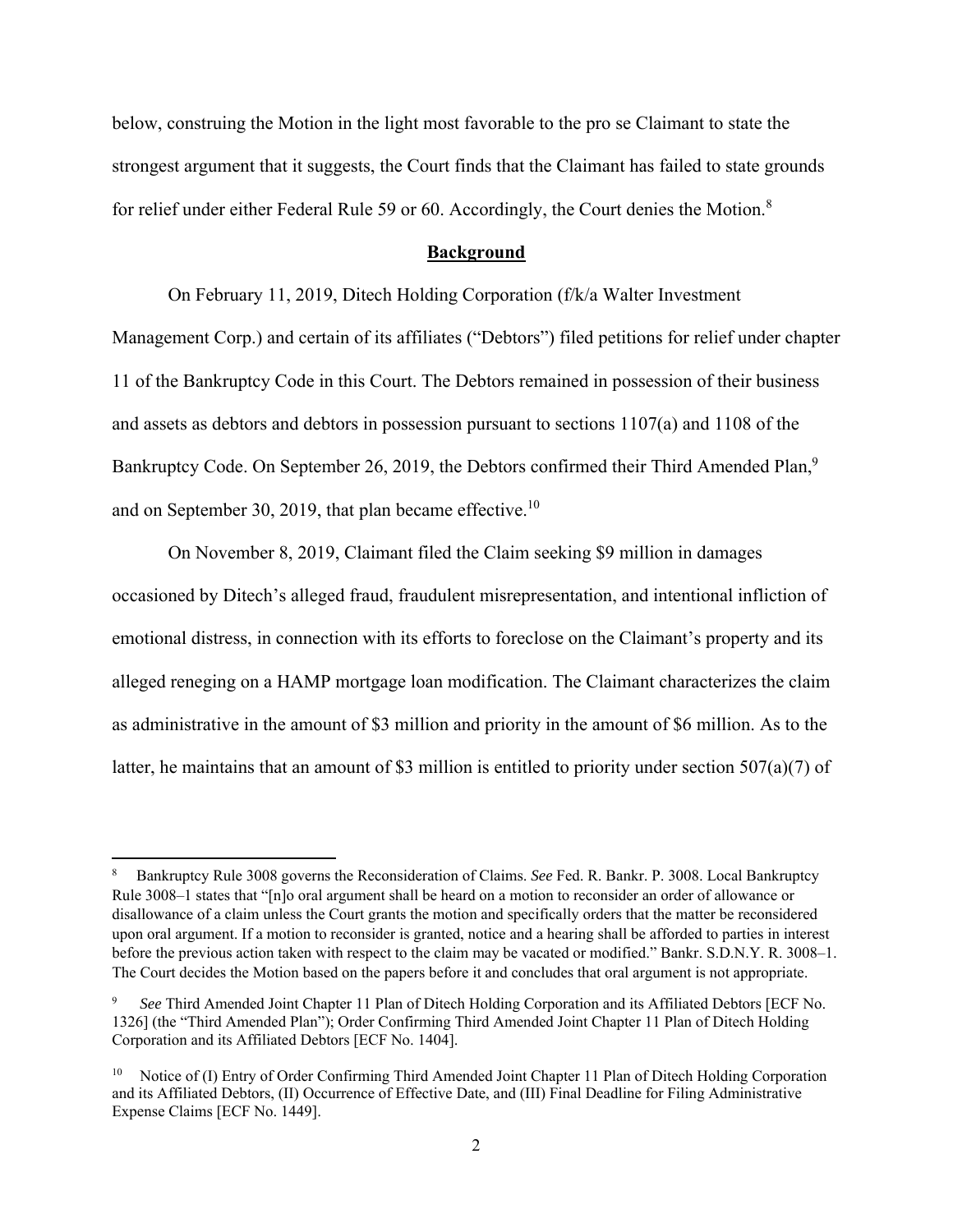the Bankruptcy Code and another \$3 million is entitled to priority under section 507(a)(10) of the Bankruptcy Code.

The Plan Administrator and Consumer Representative filed a joint objection to the Claim (the "Claim Objection")<sup>11</sup> seeking to expunge it as a "No Basis Consumer Creditor Claim." The Claimant filed two responses to the Claim Objection.12 The Estate Administrators filed a joint reply13 in support of their Claim Objection. In accordance with the Claims Procedures Order, the Court conducted a Sufficiency Hearing on the Claim.

On February 9, 2021, the Court entered its Decision in which it sustained the Claim Objection and disallowed and expunged the Claim. That day, the Claimant was served with a copy of the Decision by overnight mail.<sup>14</sup> Under Local Bankruptcy Rule 9023-1(a), a motion for rehearing must be filed within 14 days after entry of the Court's order that is the subject of the request for rehearing. On February 22, 2021, Claimant filed the Motion, seeking to strike the Decision for numerous alleged errors and to grant him a rehearing on the Claim Objection.<sup>15</sup> On March 5, 2021, Claimant filed a motion for extension of time to file his motion for rehearing (the "Time Extension Motion").<sup>16</sup> In support of that motion, Claimant did not cite to Local Bankruptcy Rule 9023-1, however, he explained that he "believes he [m]ailed the Motion for

<sup>&</sup>lt;sup>11</sup> Ninth Omnibus Objection to Proofs of Claim (No Basis Consumer Creditor Claims) [ECF No. 1741].

<sup>12</sup> *See* James Beekmans [sic] Objection to Proof of Claim and Request for Classification Claim Number: 24609 [ECF No. 1902]. On September 8, 2020, after the Sufficiency Hearing, Beekman filed, without Court authorization, an affidavit in support of the Beekman Claim. *See* Affidavit of Claimant James Beekman in Support of Claim No. 24609 [ECF No. 2833]. In resolving the Objection, the Court accounts for Claimant's pro se status, considered the matters raised in, and documents annexed to, both responses.

<sup>&</sup>lt;sup>13</sup> *See Joint Reply of Plan Administrator and Consumer Representative in Support of the Ninth Omnibus* Objection with Respect to Claim of James Beekman (Claim No. 24609) [ECF No. 2032].

<sup>&</sup>lt;sup>14</sup> Affidavit of Service [ECF No. 3225].

<sup>15</sup> *See* Motion *Id.* ¶¶ 1-4.

<sup>&</sup>lt;sup>16</sup> *See* Claimant James Beekman Request and Motion for Extension of Time to File Rehearing [ECF No. 3305].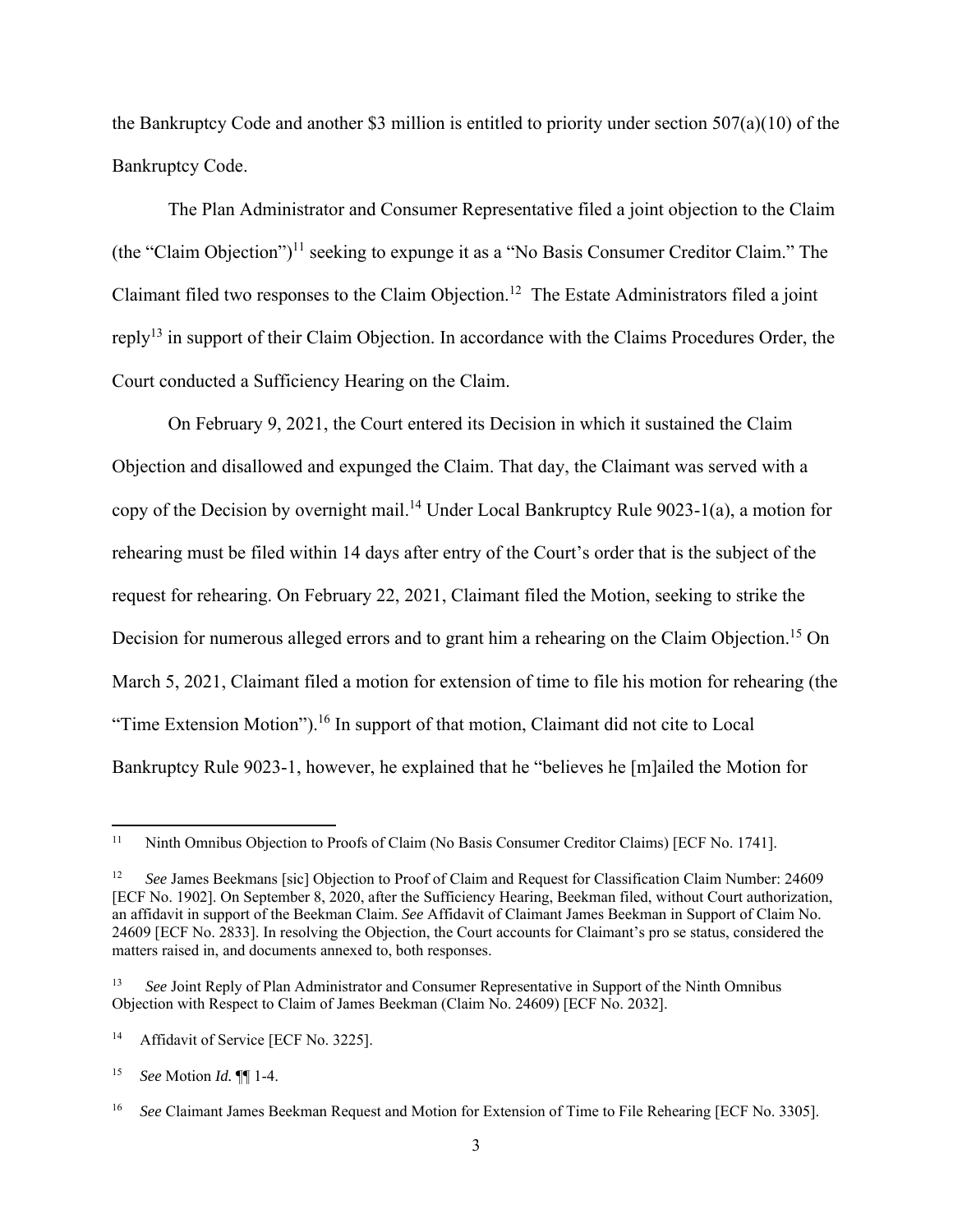rehearing timely," that "[his] request is not for a delay or a stall tactic and purely precautional," and that he was making the motion because he had learned that although "opposition attorneys" timely received the Motion, it had been "lost by the clerks and delayed in being docketed."<sup>17</sup> The Estate Representatives did not respond to the Time Extension Motion. The last day to timely file the Motion under Local Bankruptcy Rule 9023-1(a) was Tuesday, February 23, 2021. *See*  Fed. R. Bankr. P. 9006 (a)(1)(A) (applicable to time periods under the Federal Rules and well as time periods prescribed under the Court's local rules. In computing time periods measured by days, the day of the triggering event is excluded). Accordingly, Claimant timely filed the Motion and, as such, the Court denies the Time Extension Motion as moot. The Court will consider the Motion as a timely request for rehearing under Local Bankruptcy Rule 9023-1.

#### **Discussion**

 Because Claimant seeks reconsideration of the allowance of the Claim, section 502(j) of the Bankruptcy Code, Bankruptcy Rule 3008 and Local Bankruptcy Rule 3008-1 govern the Motion. *See In re Best Payphones, Inc.,* No. 01-15472(SMB), 2008 WL 2705472, at \*2 (Bankr. S.D.N.Y. July 3, 2008). Under section 502(j) of the Bankruptcy Code, "[a] claim that has been allowed or disallowed may be reconsidered for cause." 11 U.S.C. § 502(j). The Bankruptcy Code does not define "cause," but when deciding a motion under section 502(j), the court should:

[a]pply the same analysis that it would to a motion under Fed. R. Bankr.P. 9023 (incorporating Fed.R.Civ.P. 59) or Fed. R. Bankr.P.9024 (incorporating Fed.R.Civ.P. 60), depending on whether the movant ... sought reconsideration within [fourteen] days after the entry of the order disallowing the claim, or did so only later.

*In re Terrestar Networks, Inc.*, No. 10–15446 (SHL), 2013 WL 781613, at \*2 (Bankr. S.D.N.Y. Feb. 28, 2013) (collecting cases).

<sup>&</sup>lt;sup>17</sup> *Id.* ¶  $\llbracket 4, 5$ .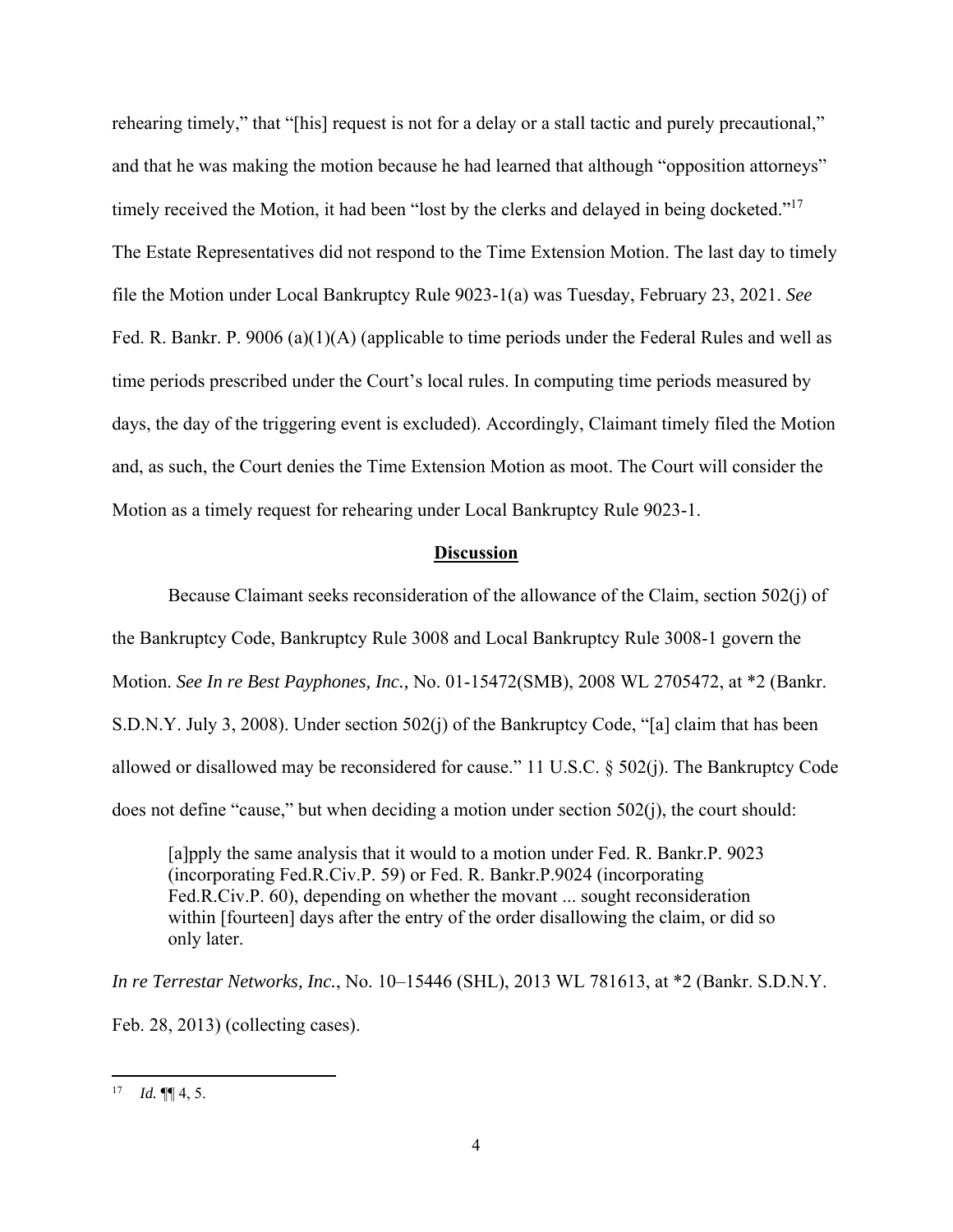## Whether the Motion States Grounds For Relief Under Bankruptcy Rule 9023

 Bankruptcy Rule 9023 provides that "[a] motion. . . to alter or amend a judgment shall be filed. . . no later than 14 days after entry of judgment." Fed. R. Bankr. P. 9023. Local Bankruptcy Rule  $9023-1(a)$  states:

A motion for reargument of a court order determining a motion shall be served within 14 days after the entry of the Court's order determining the original motion, or in the case of a court order resulting in a judgment, within 14 days after the entry of the judgment, and, unless the Court orders otherwise, shall be made returnable within the same amount of time as required for the original motion. The motion shall set forth concisely the matters or controlling decisions which counsel believes the Court has not considered. No oral argument shall be heard unless the Court grants the motion and specifically orders that the matter be re-argued orally.

Bankr. S.D.N.Y. R. 9023–1(a).

 The rule derives from former Local Bankruptcy Rule 13(j) and is an adaptation of Civil Local Rule 6.3 of the district court. *See* comment to Bankr. S.D.N.Y. R. 9023–1(a). The standard applicable to motions for reargument is the same as that applicable to motions to alter or amend a judgment under Federal Rule 59(e). *In re CCT Commc'ns, Inc.*, No. 07–10210 (SMB), 2011 WL 239658, at \*2 (Bankr. S.D.N.Y. Jan. 22, 2011) (citations omitted). It is settled that "[t]he major grounds justifying reconsideration are an intervening change of controlling law, the availability of new evidence, or the need to correct a clear error or prevent manifest injustice." *Virgin Atl. Airways, Ltd. v. Nat'l Mediation Bd.*, 956 F.2d 1245, 1255 (2d Cir.1992) (internal quotations and citation omitted). Under the "clear error" standard, relief is "appropriate only when a court overlooks 'controlling decisions or factual matters that were put before it on the underlying motion' and which, if examined, might reasonably have led to a different result." *In re Hassan*, 527 B.R. 97, 100 (Bankr. E.D.N.Y. 2015) (citing *Corines v. Am. Physicians Ins. Trust*, 769 F.Supp.2d 584, 593–94 (S.D.N.Y.2011)). "In the context of a motion for reconsideration,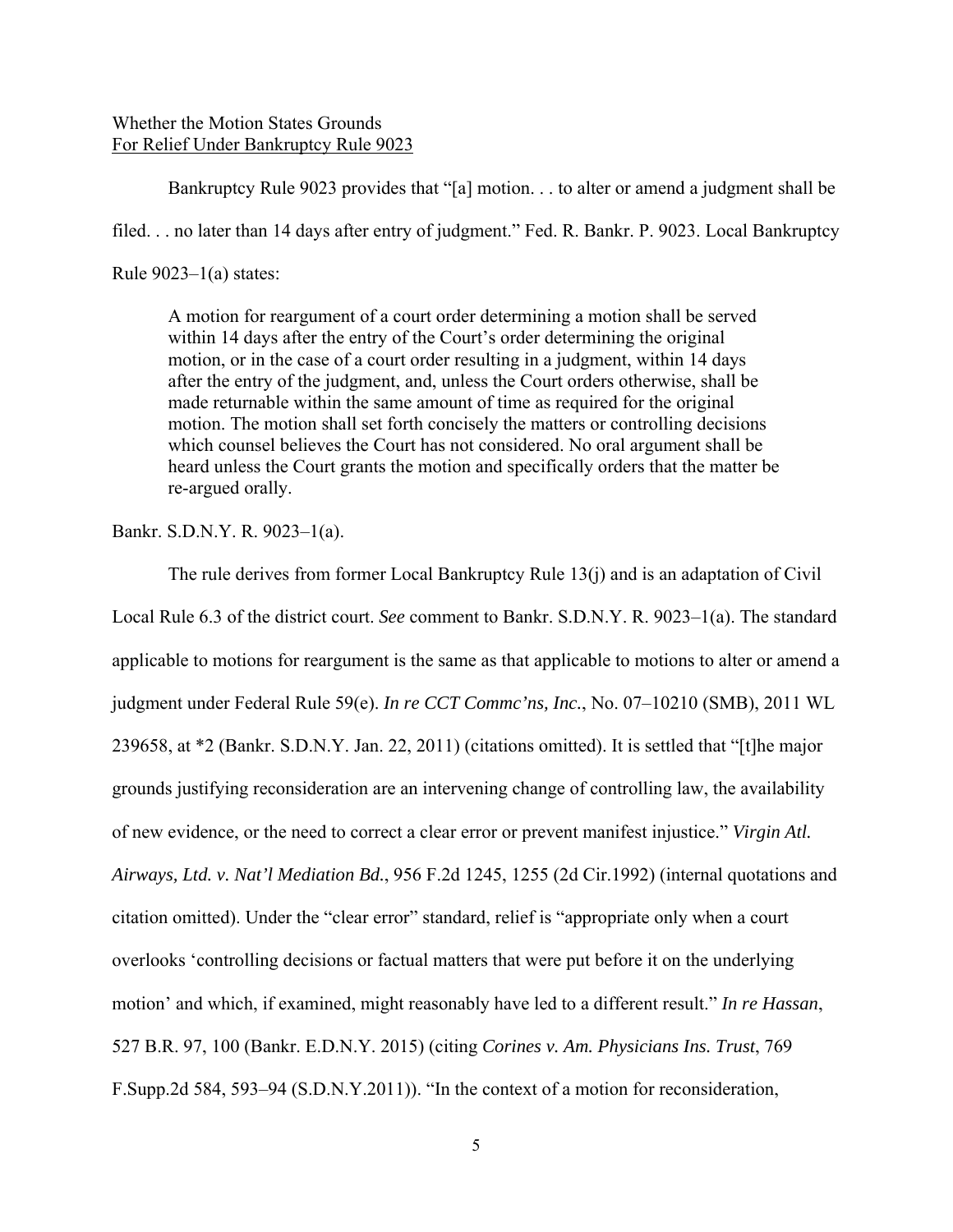'manifest injustice' is defined as 'an error committed by the trial court that is direct, obvious, and observable.'" *Corpac v. Rubin & Rothman*, LLC, 10 F. Supp. 3d 349, 354 (E.D.N.Y. 2013) (citing *Idowu v. Middleton*, 12 CIV. 1238(BSJ)(KNF), 2013 WL 371657, at \*1 n.1 (S.D.N.Y. Jan. 31, 2013) (quoting *In re Oak Park Calabasas Condo. Ass'n*, 302 B.R. 682, 683 (Bankr.C.D.Cal.2003)) (internal citation omitted). The standard for granting a motion for reconsideration is strict, and reconsideration is generally denied unless "the moving party can point to controlling decisions or data that the court overlooked—matters, in other words, that might reasonably be expected to alter the conclusion reached by the court." *Shrader v. CSX Transp., Inc.*, 70 F.3d 255, 257 (2d Cir. 1995) (citing *Schonberger v. Serchuk*, 742 F.Supp. 108, 119 (S.D.N.Y.1990); *Adams v. United States*, 686 F.Supp. 417, 418 (S.D.N.Y.1988)). "Regardless of what the basis for reconsideration is, while acknowledging a court's power to revisit its own decision, the Supreme Court has cautioned that 'as a rule courts should be loathe to do so in the absence of extraordinary circumstances.'" *Corpac*, 10 F. Supp. 3d at 354 (citing *OGI Oceangate Transp. Co. Ltd. v. RP Logistics Pvt. Ltd*., 06 CIV. 9441(RWS), 2007 WL 2900225, at \*1 n.1 (S.D.N.Y. Oct. 4, 2007) (quoting *Christianson v. Colt Industries Operating Corp.*, 486 U.S. 800, 817 (1988))).

 In support of the Motion, Claimant contends: (i) the Decision is rife with inaccuracies (Motion ¶¶ 1, 2, 4, 38-43); (ii) the Court failed to account for the fact that he is a pro se litigant and must take judicial notice of case law which he maintains supports the proposition that pleadings filed by pro se parties must be construed liberally (*id.* ¶¶ 6-36); and (iii) the Court should grant him leave to amend the Claim to assert damage claims, including claims of fraud and breach of contract against Ditech and all the Wind Down Estates (*id*. ¶¶ 37, 44-57). In considering the merits of those contentions, the Court notes that because Claimant is pro se, the

6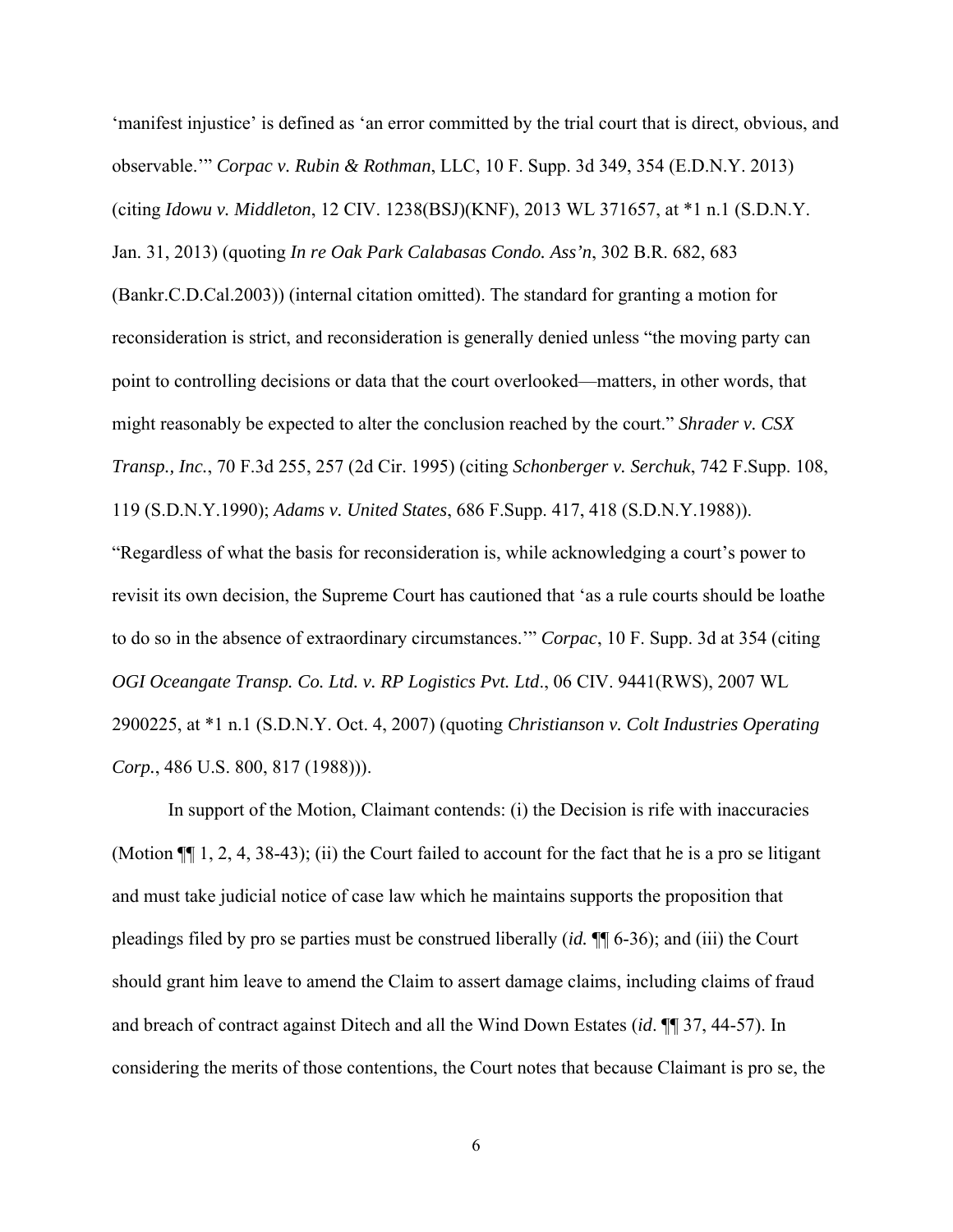Motion is held "to less stringent standards than formal pleadings drafted by lawyers. . . ." *Haines v. Kerner*, 404 U.S. 519, 520 (1972). Moreover, the Court will "read the pleadings of [the pro se Claimant] liberally and interpret them 'to raise the strongest arguments that they suggest.' " *McPherson v. Coombe,* 174 F.3d 276, 280 (2nd Cir.1999) (quoting *Burgos v. Hopkins,* 14 F.3d 787, 790 (2nd Cir.1994)). However, there are limits to a court's indulgence, as Claimant's *pro se* status "does not exempt [him] from compliance with relevant rules of procedural and substantive law." *Traguth v. Zuck*, 710 F.2d 90, 95 (2nd Cir.1983) (quoting *Birl v. Estelle,* 660 F.2d 592, 593 (5th Cir.1981)).

 Turning first to Claimant's last contention, on April 29, 2021, Claimant filed a Request For Leave To Amend, formally requesting leave to amend the Claim to assert counterclaims of fraud and breach of contract against Ditech.<sup>18</sup> Since the Claimant has filed that standalone motion for relief, the Court will consider the request to amend the Claim in the context of that motion. Accordingly, in resolving the Motion, the Court will not address Claimant's arguments in support of his request to amend the Claim.

Next, the Court finds no merit to Claimant's assertion that the Court failed to consider his status as a pro se party in assessing the sufficiency of his Claim. *See* Motion ¶¶ 6-38. He asserts that papers filed by pro se parties are viewed more liberally and construed to do substantial justice, which here would result in the Court overruling the Claim Objection and allowing his Claim to be paid in full. *Id.* ¶¶ 3, 10-36. Claimant requests this Court to take "mandatory" judicial notice of case law which supports the proposition that pleadings filed by pro se parties are construed liberally. *Id.* (citations omitted). However, the Court fully accounted for

<sup>18</sup> *See* Request For Leave To Amend [ECF No. 3361].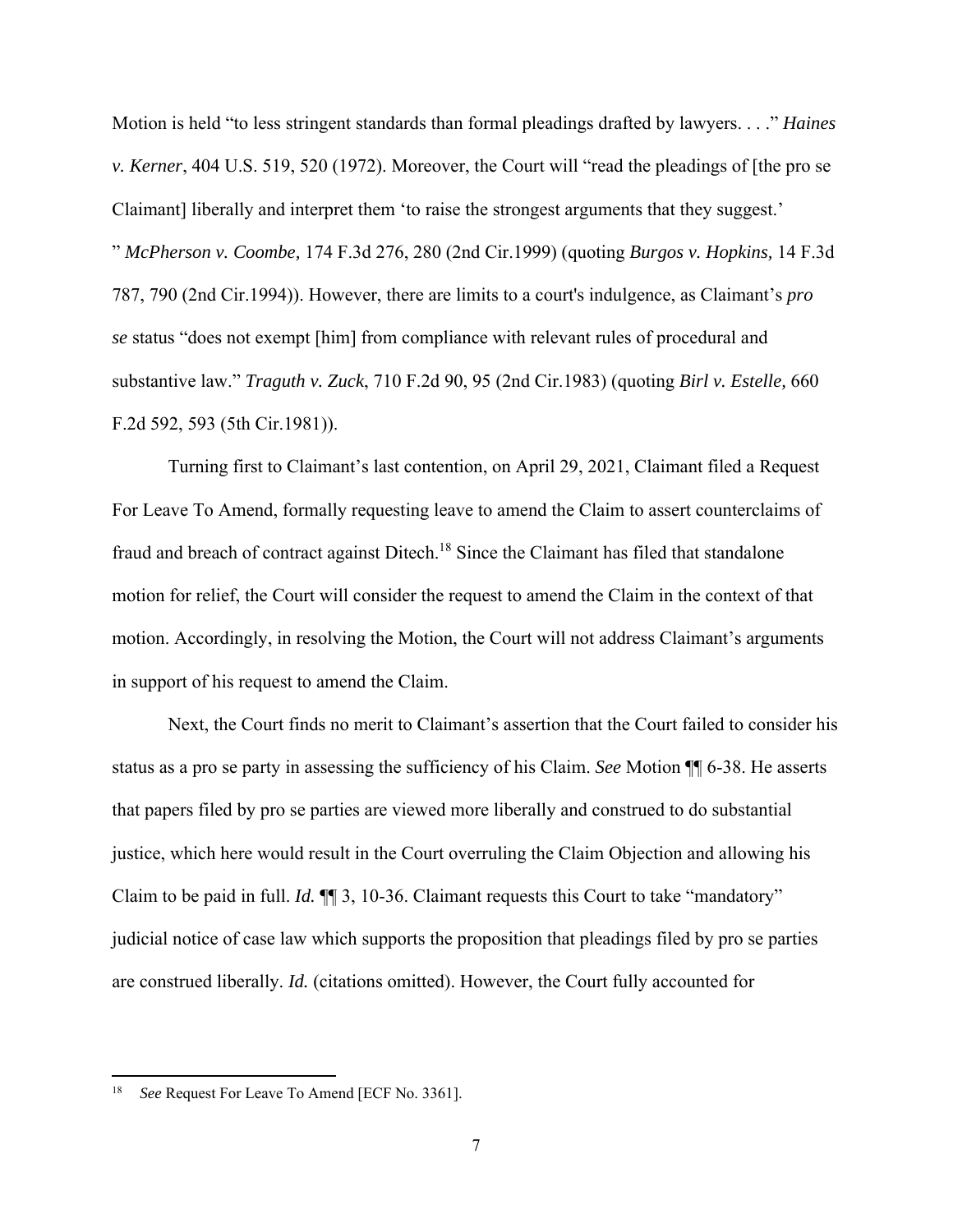Claimant's pro se status, as it liberally construed the Claim and papers filed in support of the Claim. *See* Decision at 2, 8, 9, 21. There is no merit to this aspect of the Motion.

 Finally, reading the Motion in a light most favorable to the pro se Claimant, he contends that the Decision contains the following factual errors: (i) contrary to the finding in the Decision, Claimant did not default on any of his loans (*e.g.,* Motion ¶¶ 2, 4, 38); (ii) the Court did not account for the fact that Ditech and the other lenders and failed to approve Claimant for a permanent mortgage modification and the denial was without justification (*id*. ¶¶ 5, 39); and (iii) the Court failed to account for the fact that One West lacked standing to foreclose on Claimant's property (*id.* ¶ 38). Assuming, *arguendo*, that the Court erred in the Decision as Claimant contends, Claimant nonetheless fails to state grounds for relief under Federal Rule 59(e). In the Decision, the Court found that Claimant failed to state claims for fraud, fraudulent misrepresentation, and intentional infliction of emotional distress against Ditech under Florida law. Decision at 12-20. That determination turned on the undisputed fact that the wrongdoing alleged in support of the Claim arose prior to Ditech's involvement with the Claimant. *Id.* at 18. None of the Court's alleged factual errors in the Decision bear on that issue. A request for reconsideration of the disallowance of a claim "will generally be denied unless the moving party can point to controlling decisions or data that the court overlooked-matters, in other words, that might reasonably be expected to alter the conclusion reached by the court." *In re Garcia*, 507 B.R. 434, 438 (Bankr. E.D.N.Y. 2014). Claimant has failed to meet the steep burden of demonstrating that the Court's alleged factual errors in the Decision provide grounds for relief under Federal Rule 59(e). Accordingly, the Court denies Claimant's request for relief under Federal Rule 9023. *See Yelle v. Mount St. Mary Coll.,* No. 18-CV-10927 (PMH), 2021 WL 311213, at \*5 (S.D.N.Y. Jan. 29, 2021) (denying the motion for reconsideration and noting that

8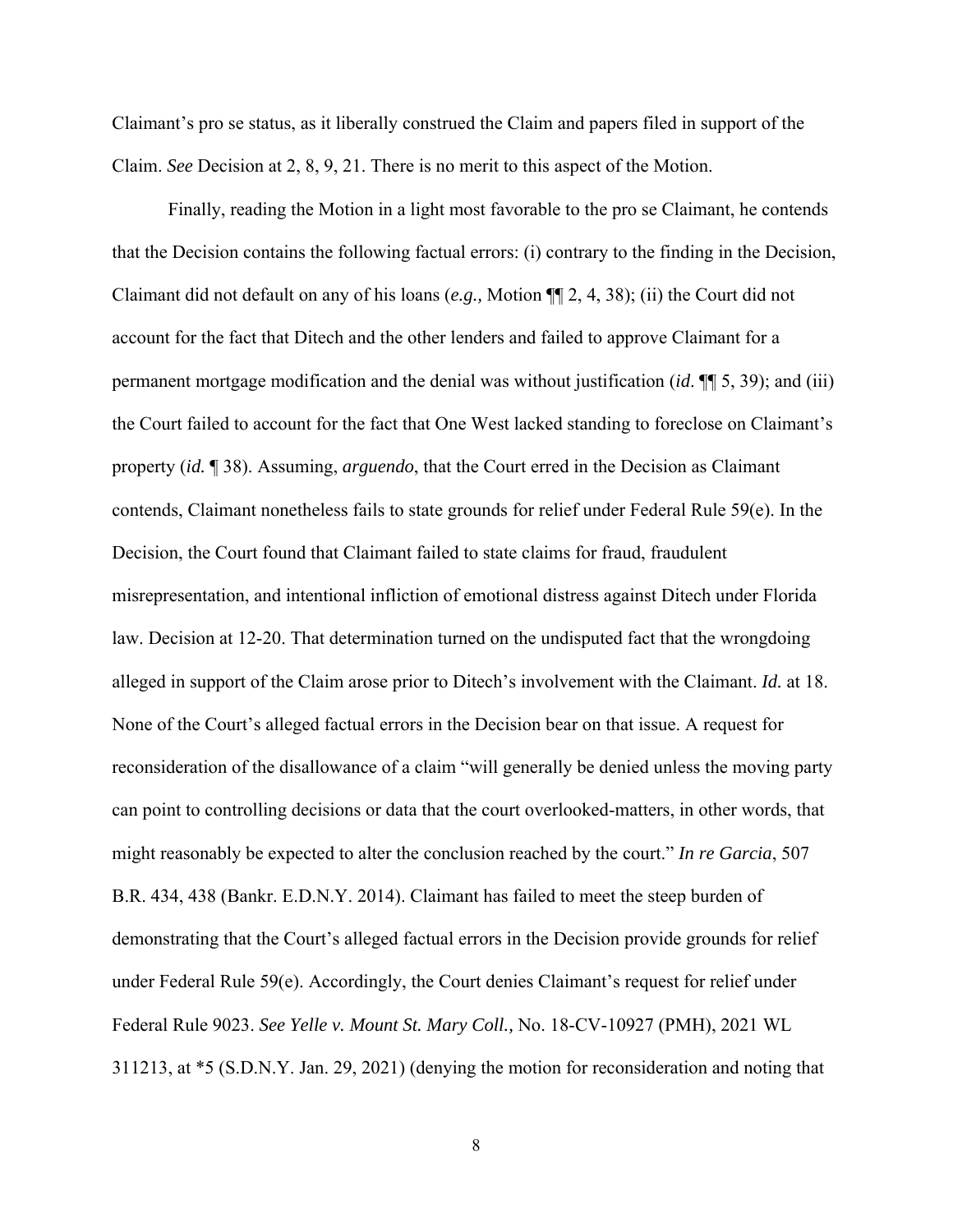movant was afforded a full and fair opportunity to present any arguments and facts relevant to the issues before the court and "failed to point to intervening controlling case law, previously unavailable evidence, or the existence of manifest injustice. . . [p]laintiff has failed to carry the heavy burden required to prevail on a Rule 59(e) motion."); *Levitant v. Workers Comp. Bd. of New York*, No. 16 CIV. 6990 (ER), 2019 WL 5853438, at \*3-4 (S.D.N.Y. Nov. 8, 2019) (denying the motion for reconsideration under Federal Rule 59(e) for failure to satisfy movant's heavy burden for reconsideration by raising new arguments by the motion and rehashing previously-raised arguments); *Cordero v. Astrue*, 574 F. Supp. 2d 373, 381 (S.D.N.Y. 2008) (denying motion for reconsideration under Federal Rule 59(e) and noting that movant attempts "to advance different theories not previously raised before this [c]ourt and has failed to identify any controlling law or factual matters put to the [c]ourt on the underlying motion that the [c]ourt demonstrably did not consider. . .").

## Whether the Motion States Grounds For Relief Under Bankruptcy Rule 9024

 As noted, Bankruptcy Rule 9024 makes Federal Rule 60 applicable in bankruptcy cases. The six grounds under Federal Rule 60 for which a court may grant relief from an order or judgment are: "(1) mistake, inadvertence, surprise, excusable neglect; (2) newly discovered evidence; (3) fraud, misrepresentation, or misconduct; (4) the judgment is void; (5) the judgment has been satisfied, released, discharged, or it is no longer equitable; or (6) any other reason that justifies relief." *In re Residential Capital, LLC*, 2015 WL 1636440, at \*4 (Bankr. S.D.N.Y. Apr. 10, 2015) (internal quotations omitted) (citing Fed. R. Civ. P. 60(b)). "[A]ll orders of the bankruptcy court are subject to Rule 60 F.R.CIV.P." *In re K.G. IM, LLC*, 620 B.R. 469, 477 (Bankr. S.D.N.Y. 2020) (quoting Fed. R. Bankr. P. 9024, advisory committee note.) Given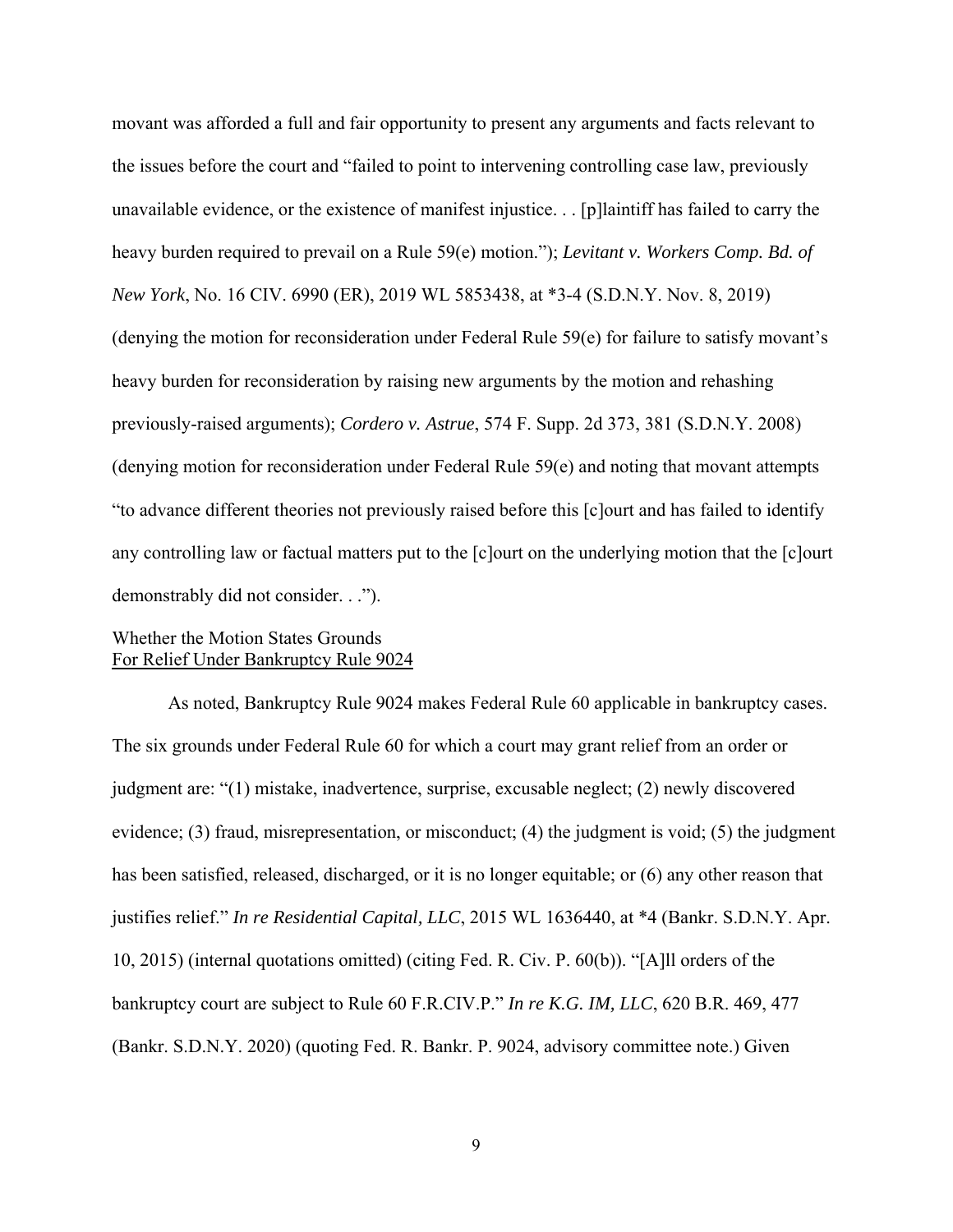Claimant's status as a pro se claimant, the Court will consider whether the Motion states grounds for relief under Federal Rule 60(b).

Federal Rule  $60(b)(1)$  "is 'available for a district court to correct legal errors by the court.'" *United Airlines v. Brien*, 588 F.3d 158, 175 (2d Cir. 2009) (quoting *In re 310 Assocs.*, 346 F.3d 31, 35 (2d Cir. 2003)). "Rule 60(b)(1) motions premised upon 'mistake' are intended to provide relief to a party when 'the judge has made a substantive mistake of law or fact in the final judgment or order.'" *Howard v. MTA Metro-North Commuter R.R.*, 866 F. Supp. 2d 196, 210 (S.D.N.Y. 2011) (quoting *Cashner v. Freedom Stores*, 98 F.3d 572, 576 (10th Cir. 1996)). This provision is plainly applicable to the Motion, as Claimant complains that the Decision contains factual errors. However, assuming, *arguendo*, that the Decision contains the factual errors cited by Claimant, those errors do not provide Claimant with grounds for relief under Federal Rule 60(b)(1). To prevail on a Federal Rule 60(b)(1) motion based on mistake, the moving party must establish the court made a "material mistake that changed the outcome of the [C]ourt's judgment." *Thatcher v. Lamanna*, No. 1:17-CV-04540 (ALC), 2020 WL 1047087, at \*2 (S.D.N.Y. Mar. 4, 2020), *certificate of appealability denied*, No. 20-1297, 2020 WL 6127931 (2d Cir. July 30, 2020) citing *Samuels v. United States*, No. 12 Civ. 7362, 2017 WL 6624849, at \*1 (S.D.N.Y. Oct. 11, 2017). As discussed previously, the Court's determination in the Decision that Claimant failed to state claims for fraud, fraudulent misrepresentation, and intentional infliction of emotional distress against Ditech under Florida law turned on the undisputed fact that the wrongdoing alleged in support of the Claim arose prior to Ditech's involvement with the Claimant. The factual errors (if any) that Claimant cites are not substantive factual errors. Accordingly, Claimant has failed to demonstrate grounds for relief under Federal Rule 60(b)(1). *See Weiming Chen v. Ying-Jeou Ma*, 595 F. App'x 79, 80 (2d Cir. 2015) (affirming the district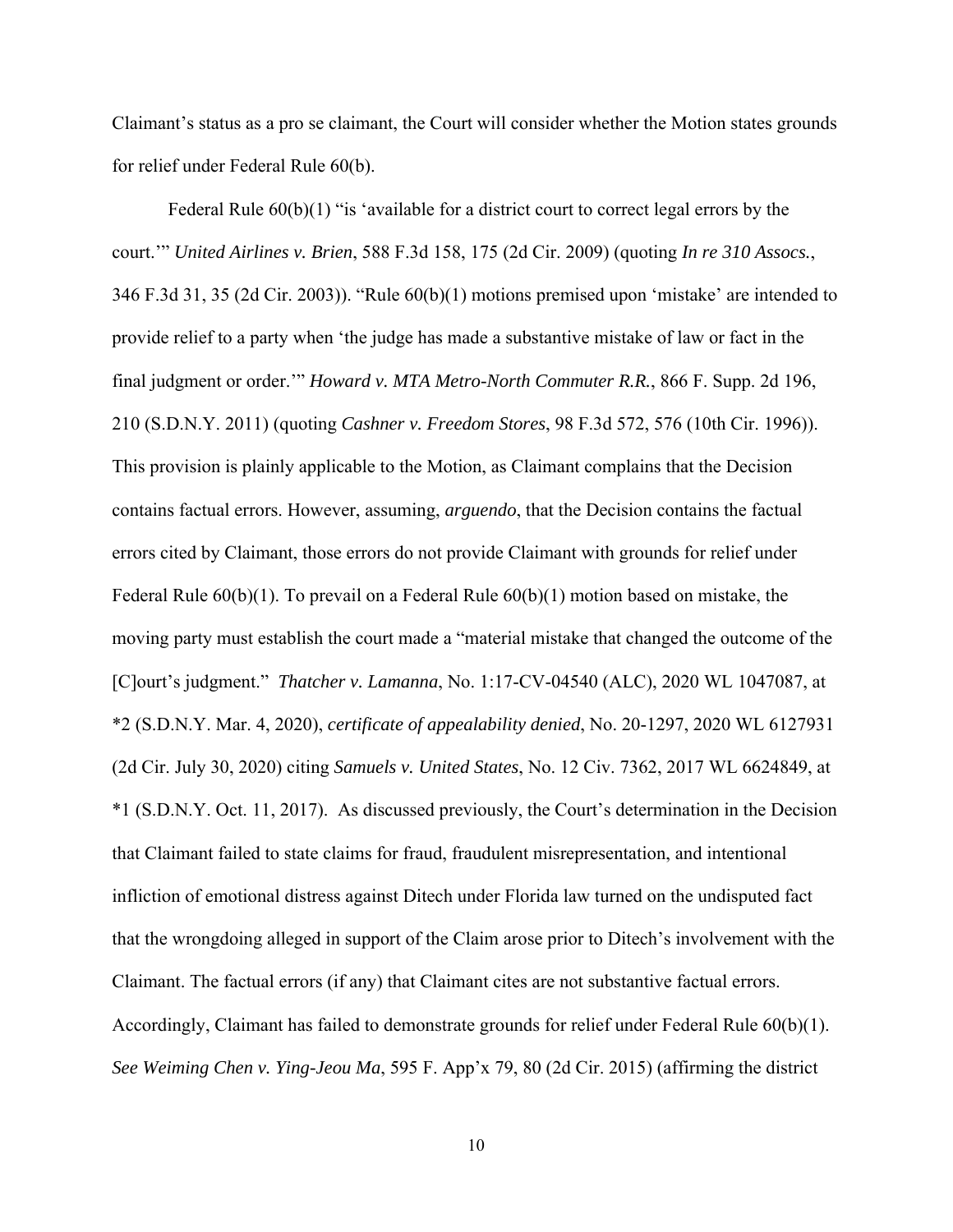court's denial of the motion under Federal Rule 60(b) because a review of the Court's record revealed no substantive mistake requiring correction and claimant sough to relitigate issues already decided); *Nemaizer v. Baker*, 793 F.2d 58, 63 (2d Cir. 1986) (denying reconsideration under Federal Rule 60(b) noting that while counsel in the original action erred, the court declines to relieve a client under subsection  $(b)(1)$  of the "burdens of a final judgment entered against him due to the mistake or omission of his attorney by reason of the latter's ignorance of the law or other rules of the court, or his inability to efficiently manage his caseload."); *Thatcher*, 2020 WL 1047087 at \*2 (holding that the Court's failure to mail the Report and Recommendation did not constitute a mistake sufficient to invoke relief under Federal Rule 60(b)(1)).

 Federal Rule 60(b)(2) "provides relief when the movant presents newly discovered evidence that could not have been discovered earlier and that is relevant to the merits of the litigation." *Victorinox AG v. B&F Sys., Inc.*, No. 15-CV-4032, 2017 WL 4149288, at \*5 (2d Cir. Sept. 19, 2017) (summary order) (internal quotation marks omitted). To succeed under Federal Rule  $60(b)(2)$ , a movant must demonstrate that "(1) the newly discovered evidence was of facts that existed at the time of trial or other dispositive proceeding, (2) the movant must have been justifiably ignorant of them despite due diligence, (3) the evidence must be admissible and of such importance that it probably would have changed the outcome, and (4) the evidence must not be merely cumulative or impeaching." *United States v. Int'l Bhd. Of Teamsters*, 247 F.3d 370, 391 (2d Cir. 2001) (quoting *United States v. IBT*, 179 F.R.D. 444, 447 (S.D.N.Y. 1998) (alteration in original)). This rule has no application in this case, as Claimant does not, and cannot point to new evidence in support of his Claim.

 A movant seeking relief under Federal Rule 60(b)(3) "must demonstrate by clear and convincing evidence that the adverse party engaged in fraud, misrepresentation, or other

11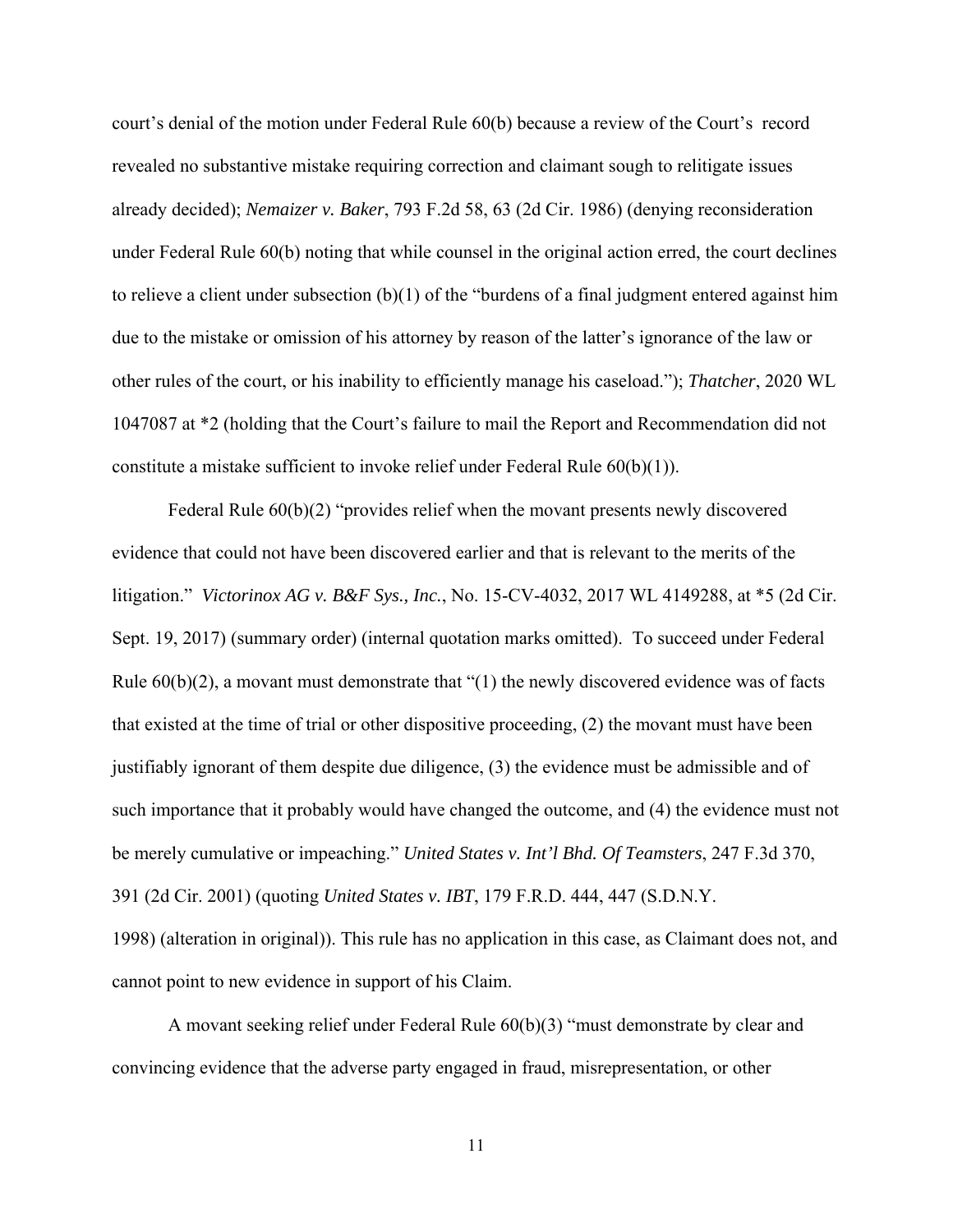misconduct," and that "this conduct prevented [the movant] from fully and fairly presenting [its] case." *Catskill Dev., L.L.C. v. Park Place Entm't Corp.*, 286 F. Supp. 2d 309, 312 (S.D.N.Y. 2003) (internal quotation marks omitted) (quoting *Walther v. Maricopa Int'l Inv. Corp.*, No. 97 cv-4816 (HB), 2002 WL 31521078, at \*3 (S.D.N.Y. Nov. 12, 2002)). That rule is inapposite. Claimant does not, and cannot, complain that he was denied an opportunity to assert his Claim fully and fairly, for any reason, let alone alleged fraud by the Plan Administrators.

Federal Rule  $60(b)(4)$  applies when a judgment is void, such as when there is no "'jurisdiction of the subject matter, or of the parties, or if [the Court] acted in a manner inconsistent with due process of law.'" *City of New York v. Mickalis Pawn Shop, L.L.C,* 645 F.3d 114, 138 (2d Cir.2011), quoting, *Grace v. Bank Leumi Trust Co. of NY,* 443 F.3d 180, 193 (2d Cir.2006) (citations omitted). *See also United Student Aid Funds, Inc. v. Espinosa*, 559 U.S. 260, 261 (2010) ("Rule 60(b)(4) allows a party to seek relief from a final judgment that 'is void,' but only in the rare instance where a judgment is premised either on a certain type of jurisdictional error or on a violation of due process that deprives a party of notice or the opportunity to be heard.") Claimant makes no such allegation in support of the Motion. Federal Rule 60(b)(5) governs when a judgment has been satisfied, released, or discharged. Neither section is applicable herein.

Federal Rule 60(b)(6) provides relief for from a final order for "any other reason that justifies relief." Fed. R. Civ. P. 60(b)(6). "Rule 60(b)(6) is a broadly drafted 'umbrella provision,' which must be read in conjunction with the other sections of that Rule, and is applicable only where the more specific provisions do not apply." *PRC Harris, Inc. v. Boeing Co.,* 700 F.2d 894, 898 (2d Cir.1983). Thus, relief under Federal Rule 60(b)(6) cannot be predicated "on one of the grounds for relief enumerated in clauses (b)(1) through